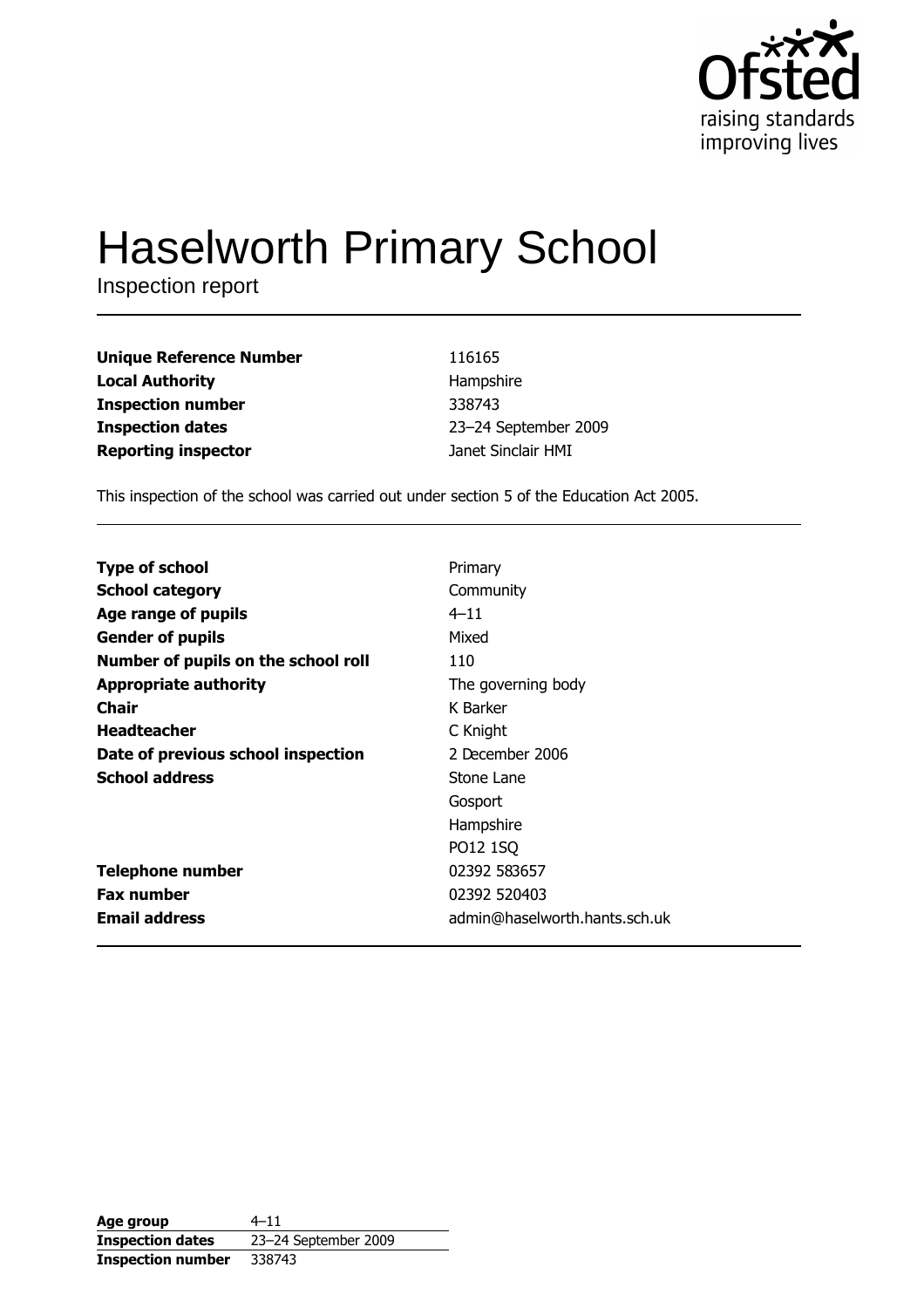The Office for Standards in Education, Children's Services and Skills (Ofsted) regulates and inspects to achieve excellence in the care of children and young people, and in education and skills for learners of all ages. It regulates and inspects childcare and children's social care, and inspects the Children and Family Court Advisory Support Service (Cafcass), schools, colleges, initial teacher training, work-based learning and skills training, adult and community learning, and education and training in prisons and other secure establishments. It rates council children's services, and inspects services for looked after children, safequarding and child protection.

Further copies of this report are obtainable from the school. Under the Education Act 2005, the school must provide a copy of this report free of charge to certain categories of people. A charge not exceeding the full cost of reproduction may be made for any other copies supplied.

If you would like a copy of this document in a different format, such as large print or Braille, please telephone 08456 404045, or email enquiries@ofsted.gov.uk.

You may copy all or parts of this document for non-commercial educational purposes, as long as you give details of the source and date of publication and do not alter the documentation in any way.

Royal Exchange Buildings St Ann's Square Manchester M2 7LA T: 08456 404045 Textphone: 0161 618 8524 E: enquiries@ofsted.gov.uk W: www.ofsted.gov.uk © Crown copyright 2009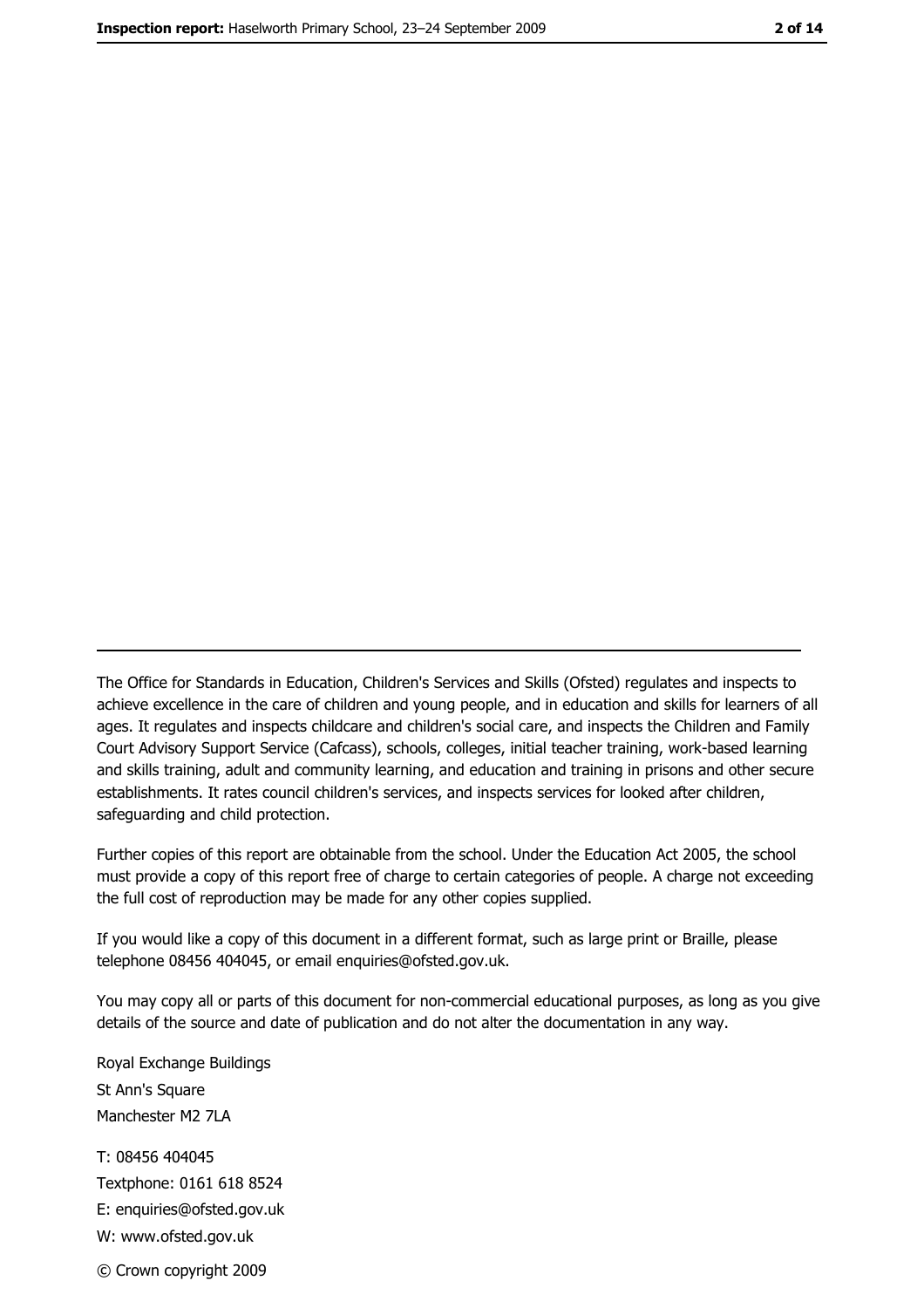# **Introduction**

This inspection was carried out by two additional inspectors.

The inspectors visited six lessons and some part-lessons, and undertook a scrutiny of pupils' books. They held meetings with governors, senior staff and pupils. They observed the school's work and looked at a wide range of documentation, and considered the 34 responses to parental questionnaires.

The inspection team reviewed many aspects of the school's work. It looked in detail at the following:

- the quality of learning and progress for all groups of pupils, particularly in Key Stage  $\blacksquare$ 1 and in writing across the school
- the extent to which teaching, planning and assessment consistently meets the  $\blacksquare$ needs of all pupils within the mixed-age classes
- the extent to which pupils are involved in assessing their own learning  $\blacksquare$
- the contribution of the curriculum and extra-curricular activities to outcomes for  $\blacksquare$ pupils and the development of community cohesion
- the impact of leaders and managers at all levels, including the governing body, in  $\blacksquare$ securing improvement through rigorous self-evaluation and the use of challenging targets.

## Information about the school

Haselworth is a smaller than average primary school. Children enter school in the year in which they are five. Attainment on entry is generally well below the expectations for this age group, although it does vary due to the small numbers in each year group and the proportion with learning difficulties and/or disabilities within this. This also affects standards year on year across the school. A large proportion of pupils are eligible for free school meals. There are a few pupils from minority ethnic groups, some of whom are at an early stage of learning English. An above average proportion of pupils have special educational needs and/or disabilities. These are mainly specific learning difficulties related to literacy. The proportion of pupils who join or leave the school other than the usual times is above the national average. Children in the Early Years Foundation Stage (Reception) are taught with Year 1 pupils. There are mixed-age classes across the school.

There is a privately managed Nursery on site. This is part of the Children's Centre, which is supported by the school. The school provides a breakfast club.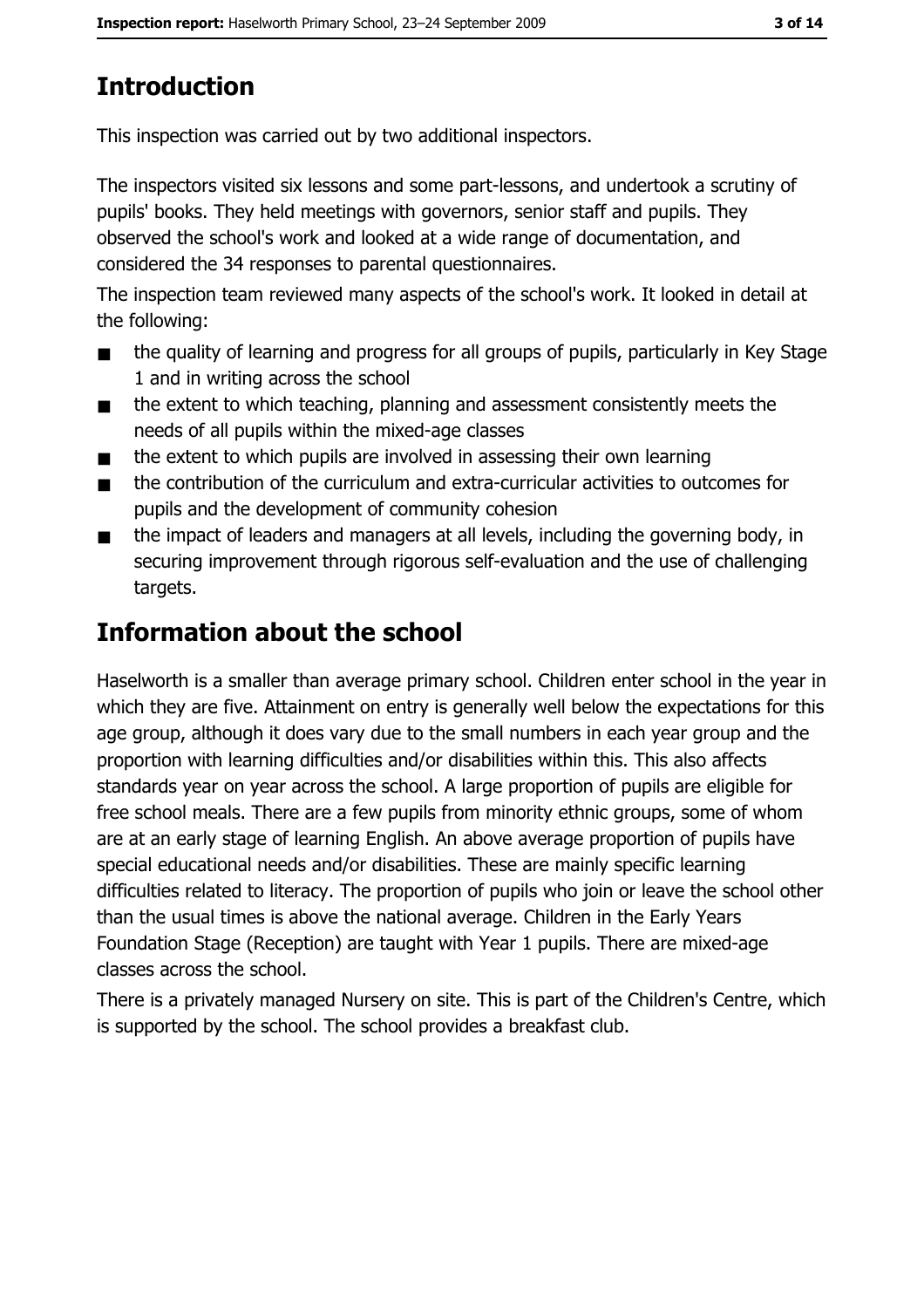## **Inspection judgements**

#### Overall effectiveness: how good is the school?

#### The school's capacity for sustained improvement

### **Main findings**

Haselworth Primary School is a satisfactory school. It has a supportive, caring ethos, which ensures pupils enjoy coming to school and work hard. This is clearly seen in pupils' happy, smiling faces and their friendliness. Good relationships across the school create a positive and secure learning environment for pupils, enabling personal development to thrive. Parents are very supportive of the school and are pleased that their children enjoy school and behave well. As one parent commented, 'The school is very good at encouraging the children and recognising their good behaviour and achievements.'

Children get off to a good start in the Early Years Foundation Stage due to good provision which meets their needs well. In Key Stages 1 and 2, pupils make satisfactory progress in their academic work so that by the time they leave the school they reach broadly average standards in English, mathematics and science. This is due to satisfactory teaching over time. Some good teaching, as seen in the Year 5/6 classes during the inspection, is helping to accelerate pupils' current rates of progress. Lessons are well organised and managed and pupils show positive attitudes and an enthusiasm for learning. However, learning intentions for lessons are not always made clear to pupils and work is not always well enough matched to their needs and this slows progress. The school tracks pupils' progress carefully and intervenes quickly to support those in danger of falling behind. Pupils themselves, however, are not sufficiently involved in reviewing their targets or responding to marking in order to improve their work. The curriculum meets the needs of pupils of all backgrounds and abilities satisfactorily. It is effectively enhanced by visits, visitors and after-school clubs, which pupils enjoy.

Pupils behave well in lessons and around the school. They are polite and friendly to adults and thoughtful and considerate of each other. School councillors are very proud of the contribution they make to improving the school and talk excitedly about their plans for competitions and awards to encourage more healthy eating across the school. Attendance is average and the school works hard to ensure pupils attend school regularly. The effective care, guidance and support that pupils get, including good links with external agencies, ensure that the pastoral care of vulnerable pupils enables them to participate fully in school life.

Leadership and management are satisfactory overall, but the strong emphasis on pastoral care serves the pupils well. Leaders have shown that the school has a satisfactory capacity for sustained improvement. They have accurately identified areas for improvement and have taken many positive actions to address them since the last inspection. Regular monitoring of teaching and learning and robust systems for tracking

| 3 |  |
|---|--|
| 7 |  |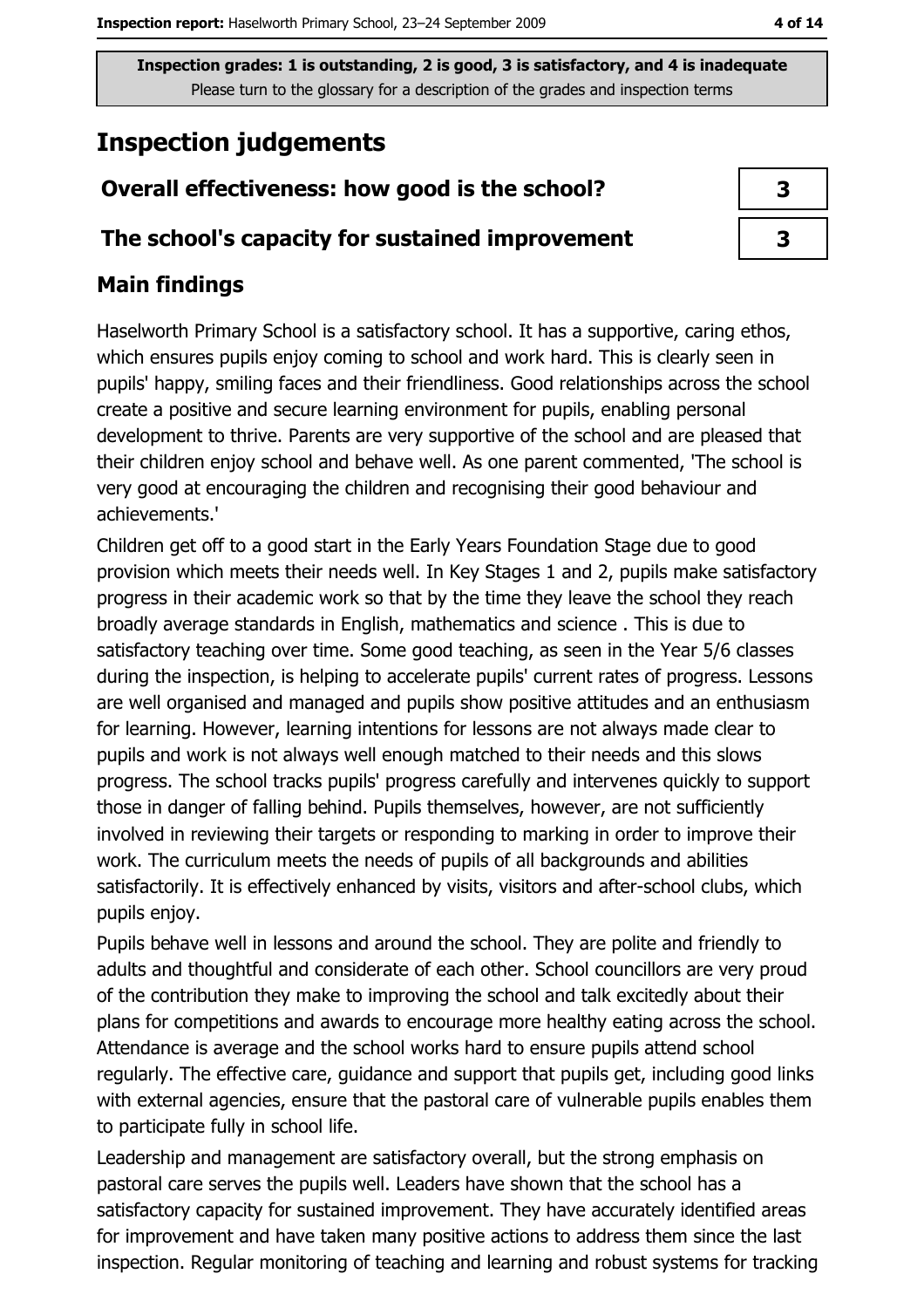pupils' progress are fully in place. However, leaders are not always rigorous enough in ensuring that new initiatives become established practice and this has led to some inconsistencies in provision which continue to hamper progress. Governance is satisfactory. All statutory requirements are met and governors have a clear understanding of the school's strengths and weaknesses.

About 40% of the schools whose overall effectiveness is judged satisfactory may receive a monitoring visit by an Ofsted inspector before their next section 5 inspection.

#### What does the school need to do to improve further?

- Accelerate pupils' rates of progress by  $\blacksquare$
- ensuring a better match of work to pupils' learning abilities and the use of more  $\blacksquare$ precise, clearly stated learning objectives to guide lessons and inform pupils of the expectations for their learning.
- Involve pupils more in evaluating their work by giving them greater responsibility  $\blacksquare$ for reviewing their targets and responding to teachers' marking in order to improve their work.
- Improve leadership and management by ensuring greater rigour in implementing  $\blacksquare$ and embedding new initiatives, so that they become established practice and fully involve subject leaders in this process.

#### **Outcomes for individuals and groups of pupils**

Pupils enjoy their lessons and this is due to good relationships and a positive atmosphere within classrooms. This enables pupils to make satisfactory and sometimes good progress during their time in school. Pupils start school with literacy skills that are mainly low and by the end of Year 2 standards remain below average in reading and writing. They are broadly average in mathematics. At the end of Year 6, attainment has been broadly average over time, although writing has been the weaker area. Attainment for pupils currently in Year 6, including writing, is average. Evidence from pupils' books indicates satisfactory achievement and progress over time. However, in some lessons seen, pupils were making good progress. Pupils with learning difficulties and/or disabilities also make satisfactory progress due to the small group and individual support that they get. They benefit from short-term programmes for their specific needs. The small number of pupils at an early stage of learning English have had accurate assessments made of their needs, and their culture and language celebrated within the classroom, enabling them to settle well. Occasionally, where their attendance is very low, pupils do not make the expected progress. However, the school does all it can to ensure good attendance and promote pupils' progress through additional support.

Pupils say that they feel very safe in school because all staff take good care of them and there is very little bullying. They make a good contribution both to the school and wider community. They were particularly pleased that their letters to the local council, and subsequent plans, helped to improve a local park. Their spiritual, moral, social and cultural development is good. Pupils are caring and thoughtful towards each other and

3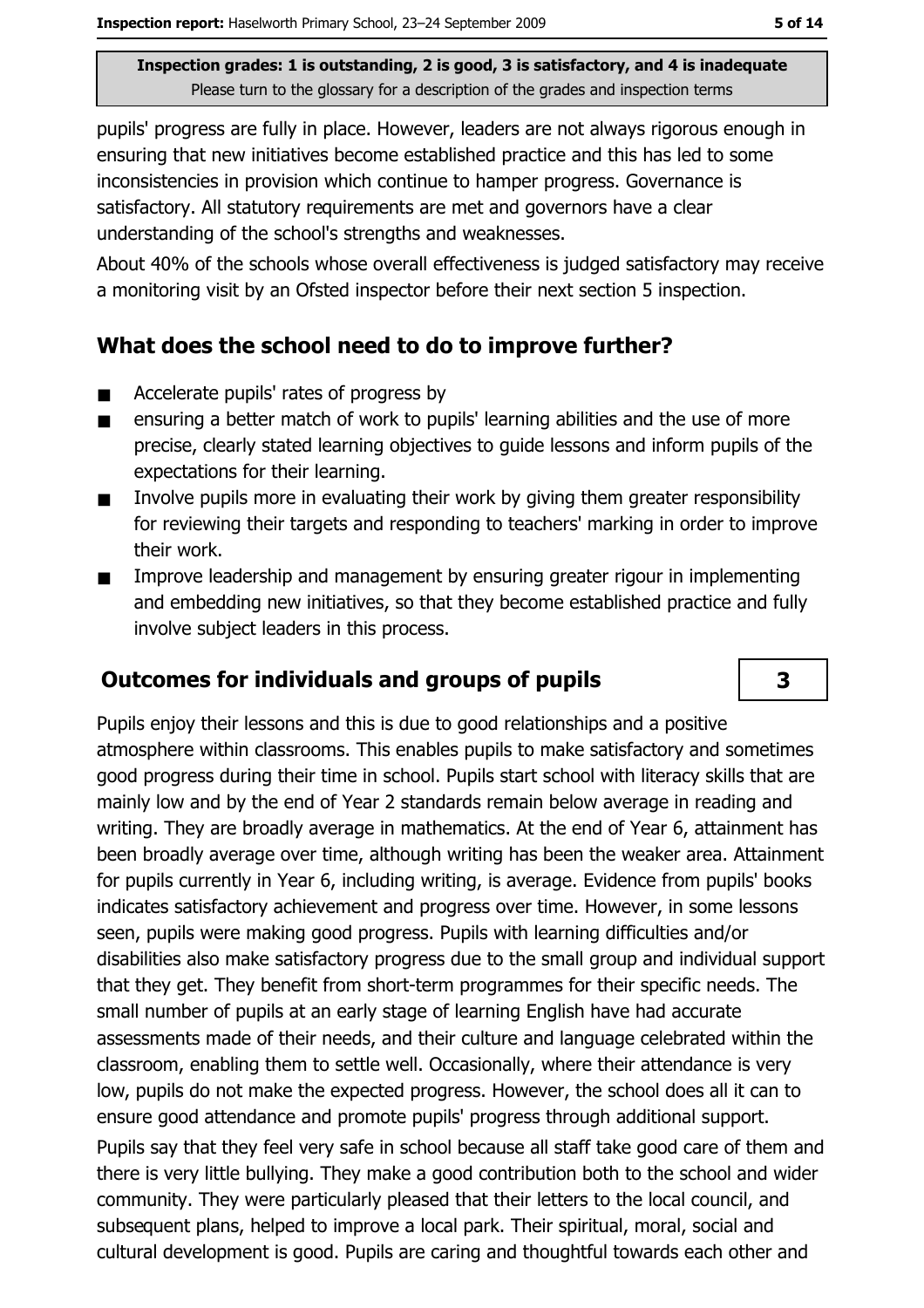enjoy opportunities to cooperate on activities, for example, through the school council.

These are the grades for pupils' outcomes

| Pupils' achievement and the extent to which they enjoy their learning                                                     |                         |
|---------------------------------------------------------------------------------------------------------------------------|-------------------------|
| Taking into account:<br>Pupils' attainment <sup>1</sup>                                                                   | 3                       |
| The quality of pupils' learning and their progress                                                                        | 3                       |
| The quality of learning for pupils with special educational needs and/or<br>disabilities and their progress               | 3                       |
| The extent to which pupils feel safe                                                                                      | $\mathbf{2}$            |
| <b>Pupils' behaviour</b>                                                                                                  |                         |
| The extent to which pupils adopt healthy lifestyles                                                                       | $\overline{\mathbf{2}}$ |
| The extent to which pupils contribute to the school and wider community                                                   |                         |
| The extent to which pupils develop workplace and other skills that will<br>contribute to their future economic well-being | 3                       |
| Taking into account:<br>Pupils' attendance <sup>1</sup>                                                                   | 3                       |
| The extent of pupils' spiritual, moral, social and cultural development                                                   | 2                       |

#### How effective is the provision?

#### How effective is the provision?

Teachers organise lessons carefully and make good use of resources to support the lesson content. This means that, in almost all lessons, pupils of all abilities are attentive and concentrate well. This was noticeable in a Year 1/2 lesson where pupils were well focused when using the computers. However, teachers on the whole are not so effective in giving pupils responsibility for their own learning through encouraging them to check their progress towards their targets or responding to marking through improving their work. There are some good examples, as in Year 5/6 lessons, of pupils discussing different methods of solving number problems, which enables them to make good progress in developing their mathematical understanding but this is not consistent practice across the school.

The satisfactory curriculum ensures pupils have a broad and balanced learning experience but planning for subjects other than English and mathematics is not always

The grades for attainment and attendance are: 1 is high; 2 is above average; 3 is broadly average; and 4 is low.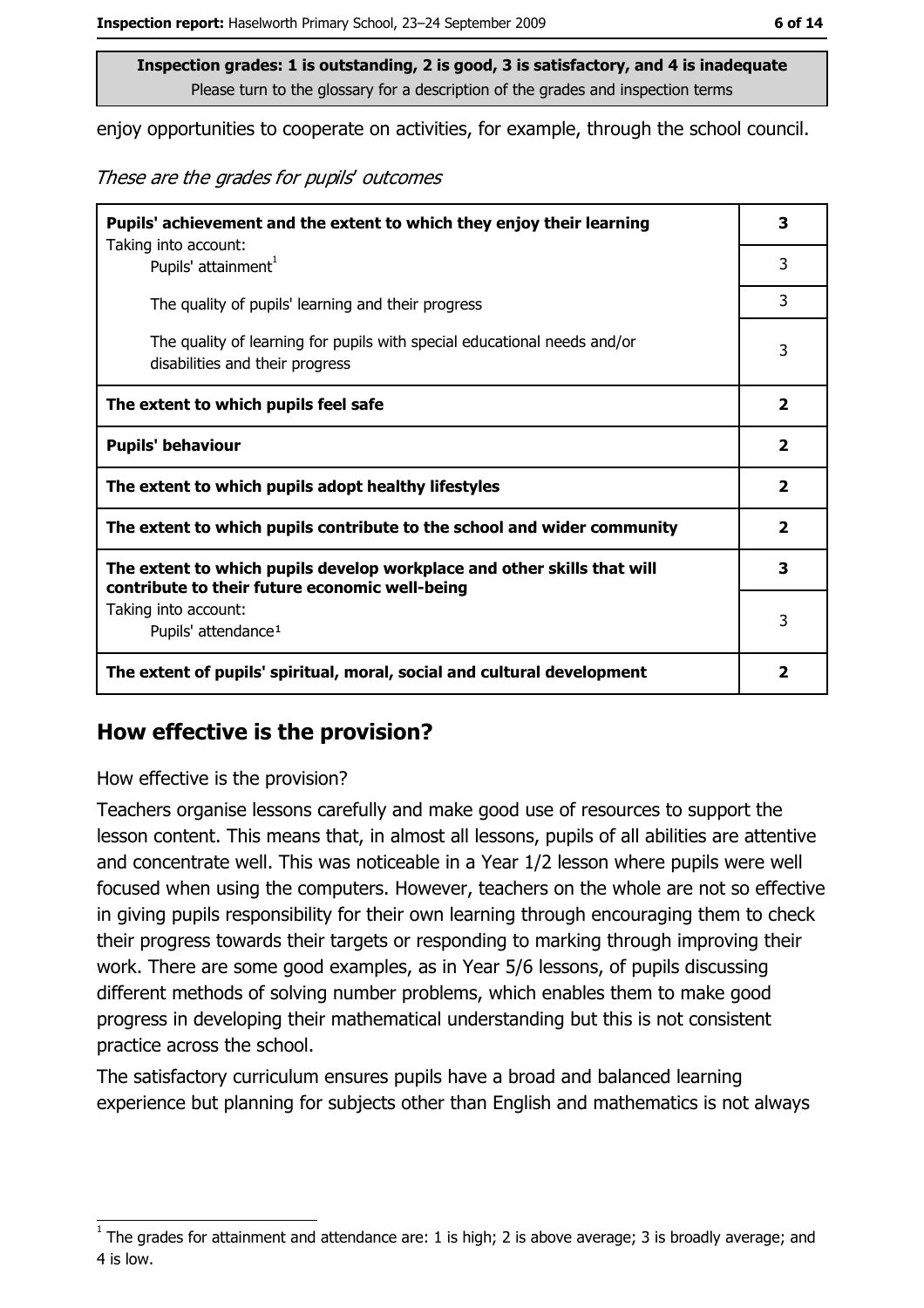detailed enough and this hampers progress. The school uses teachers' subject expertise in specific areas such as physical education to make best use of resources for teaching in this small school, and this is effective. Although there are some good examples of cross-curricular links and exciting projects to engage pupils' interest, these are not yet well established across the curriculum.

There is a high level of sensitive concern and commitment on the part of the school for the care of all pupils. The impact of this is that pupils and their families feel well supported and pupils enjoy school. It has well established systems and effective links with external agencies to ensure good quality care and support for all families, but particularly for vulnerable pupils and their families. The school carries a heavy workload in providing pastoral care for its more vulnerable members, but does so effectively and with compassion.

These are the grades for the quality of provision

| The quality of teaching                                                                                    | 3 |
|------------------------------------------------------------------------------------------------------------|---|
| Taking into account:<br>The use of assessment to support learning                                          | ٦ |
| The extent to which the curriculum meets pupils' needs, including, where<br>relevant, through partnerships |   |
| The effectiveness of care, guidance and support                                                            |   |

#### How effective are leadership and management?

How effective are leadership and management?

The headteacher and deputy headteacher work well together as a team. They are ambitious for the school and provide clear direction as well as constantly seeking to improve provision. This is seen in the way in which they have set up literacy and numeracy groups in Years 3 to 6 as a means of catering more fully for pupils' learning needs. They have also improved the provision for writing through a series of initiatives, most recently the introduction of a published scheme to promote reading and writing development in Years 1 and 2. The main weaknesses in leadership are a lack of attention to formalising what leaders do and a lack of rigour in ensuring that agreed initiatives are embedded which leads to inconsistencies in practice.

Subject leaders are developing their roles and have initiated improvements in literacy and numeracy, but do not yet take on full responsibility for ensuring their consistent implementation across the school.

Governors fulfil their statutory duties and hold the school to account satisfactorily through their committees and involvement in the work of the school. However, governors' systematic methods for evaluating the school's effectiveness are underdeveloped.

The school promotes equality among different groups and tackles any possible discrimination. Vulnerable pupils are supported well through the school's effective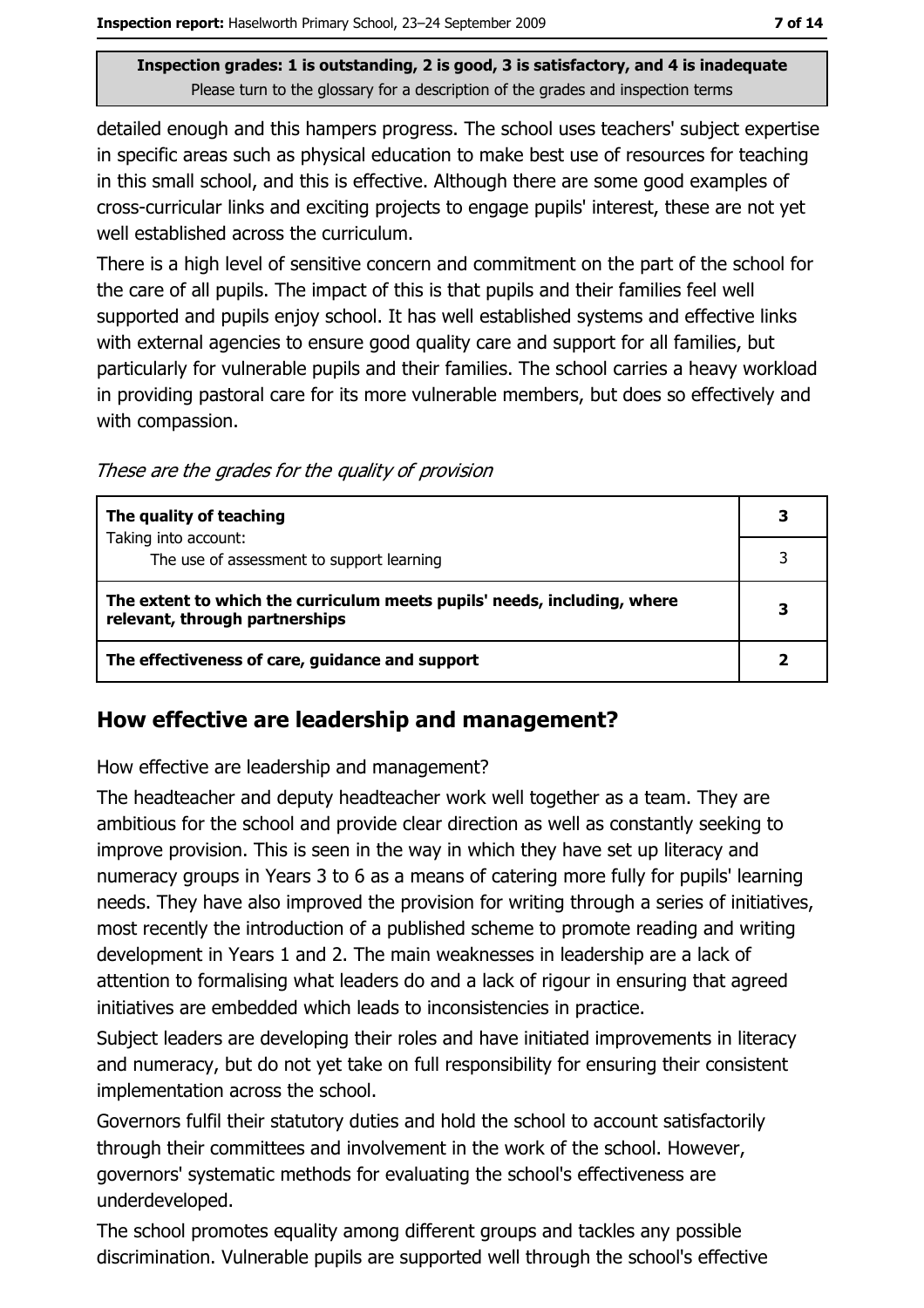tracking systems, the work of the special needs coordinator and support from teaching assistants. Systems for safeguarding pupils are robust, as are those to protect vulnerable pupils.

The way the school promotes community cohesion is sound and developing satisfactorily. The new Children's Centre, which is fully integrated into the school, enables good support and communication for both parents and children and demonstrates how the school is providing for its community. Work is successfully undertaken to develop pupils' understanding of other cultures through, for example, discussions of festivals and beliefs as well as celebrating the different languages and cultures represented within the school. However, evaluation of this work is patchy and this prevents the school from having a clear understanding of its effectiveness. There are good links with the local police, projects such as a maritime mural involving the Royal Navy, involvement in the local schools' sports partnership and the Gosport writing project, which are effective in promoting pupils' learning and well-being.

The school values parents' views, takes them seriously and responds swiftly and supportively. The impact of this good communication is reflected in parents' very positive responses in the questionnaire.

| The effectiveness of leadership and management in embedding ambition and<br>driving improvement                                                                     |                         |
|---------------------------------------------------------------------------------------------------------------------------------------------------------------------|-------------------------|
| Taking into account:<br>The leadership and management of teaching and learning                                                                                      | 3                       |
| The effectiveness of the governing body in challenging and supporting the<br>school so that weaknesses are tackled decisively and statutory responsibilities<br>met | 3                       |
| The effectiveness of the school's engagement with parents and carers                                                                                                | $\overline{\mathbf{2}}$ |
| The effectiveness of partnerships in promoting learning and well-being                                                                                              | $\overline{\mathbf{2}}$ |
| The effectiveness with which the school promotes equality of opportunity and<br>tackles discrimination                                                              | з                       |
| The effectiveness of safeguarding procedures                                                                                                                        | $\overline{\mathbf{2}}$ |
| The effectiveness with which the school promotes community cohesion                                                                                                 | 3                       |
| The effectiveness with which the school deploys resources to achieve<br>value for money                                                                             | 3                       |

These are the grades for leadership and management

### **Early Years Foundation Stage**

The good induction children receive helps them to settle guickly and become confident learners. They clearly know school routines and respond well to the teacher's expectations and rules. Teaching is good and ensures that children are provided with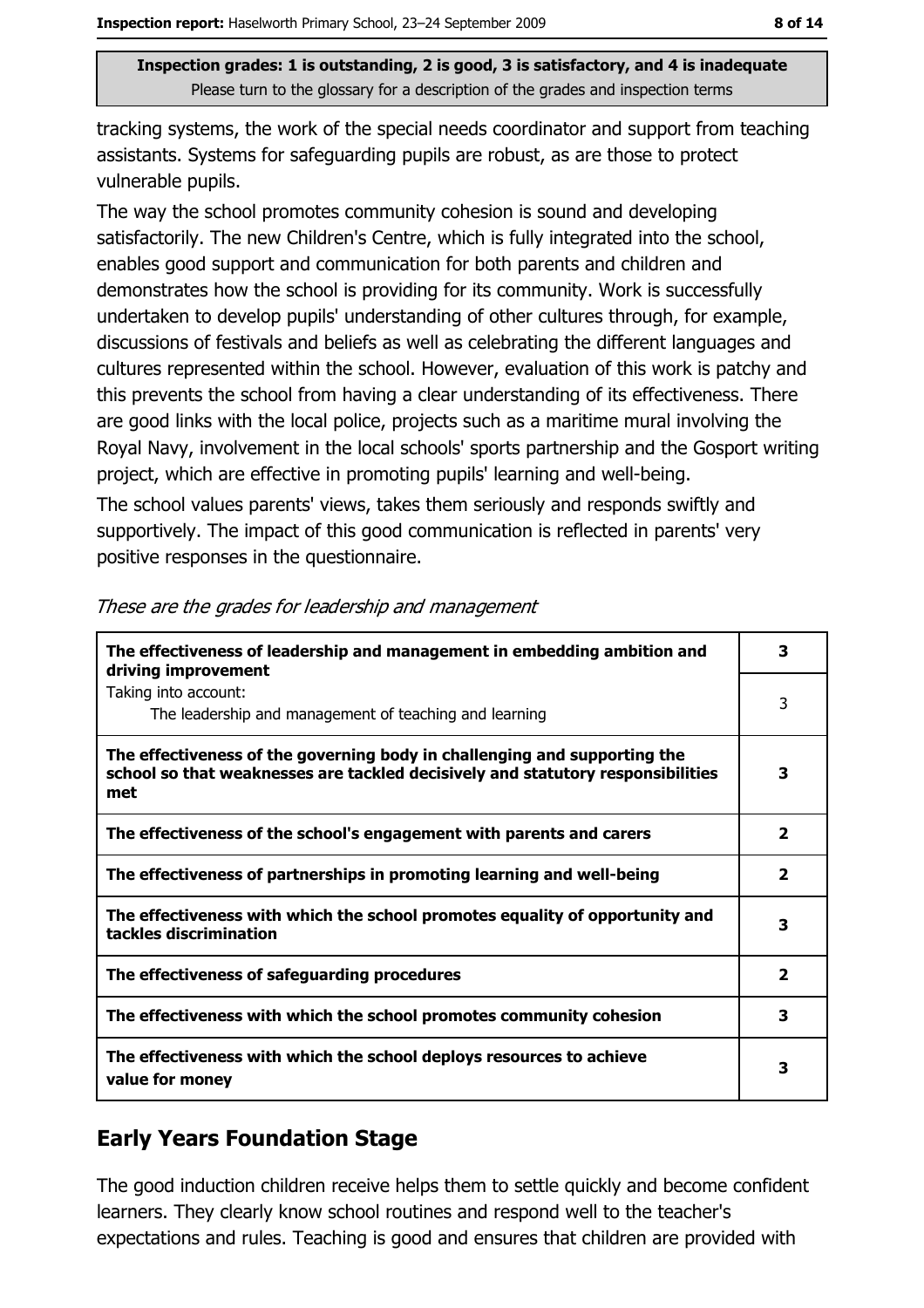relevant learning activities to meet their differing needs and interests. Good use is made of the outdoor area to extend children's range of experiences and enable them to fully explore their environment. They thoroughly enjoy this and gain good independence. This was noticeable in the way the children developed their own uses for a variety of materials such as pieces of guttering and tyres. The welfare of children is promoted well in a safe and secure environment. As a result, all children thrive, including those who are vulnerable. However, sometimes adult interactions with the children do not promote their language skills well enough or help develop their ideas and this slows their progress. Detailed onoing assessments ensure children's progress is monitored carefully and their needs are fully taken into account. There is a good balance between adult-led and child-chosen activity that fosters active learning, play and exploration.

The new leader has already taken steps to improve the management of the outdoor area so that there is more equipment and greater space.

By the end of the Reception Year, although children achieve well and make good progress from well below expected starting points, they are still below average when they enter Year 1.

| <b>Overall effectiveness of the Early Years Foundation Stage</b>                             |   |
|----------------------------------------------------------------------------------------------|---|
| Taking into account:<br>Outcomes for children in the Early Years Foundation Stage            |   |
| The quality of provision in the Early Years Foundation Stage                                 |   |
| The effectiveness of leadership and management of the Early Years<br><b>Foundation Stage</b> | 3 |

#### These are the grades for the Early Years Foundation Stage

#### **Views of parents and carers**

Views of parents and carers

The overwhelming majority of parents who returned questionnaires or spoke to the inspection team are very happy with the school and what it provides. They consider that the school is a happy, friendly place where their children are well cared for and encouraged to give of their best. Inspectors agree with the parents' positive comments. They found no evidence to substantiate the concerns voiced by a very small number of parents and carers.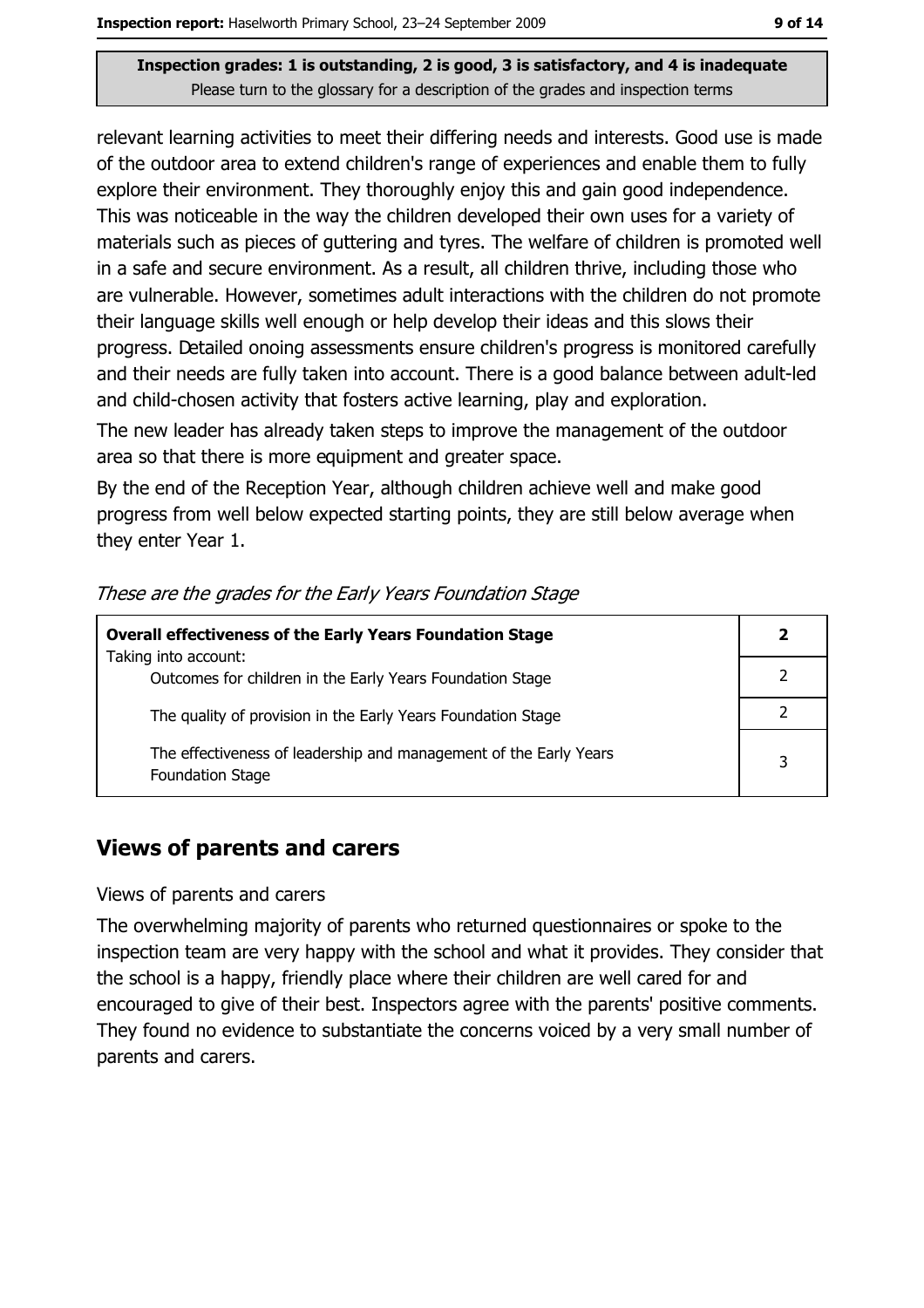#### Responses from parents and carers to Ofsted's questionnaire

Ofsted invited all the registered parents and carers of pupils registered at Haselworth Primary to complete a questionnaire about their views of the school.

In the questionnaire, parents and carers were asked to record how strongly they agreed with 12 statements about the school.

The inspection team received 34 completed questionnaires by the end of the

on-site inspection. In total, there are 110 pupils registered at the school.

| <b>Statements</b>                                                                                                                                                                                                                                       | <b>Strongly</b><br><b>Agree</b> |               | <b>Agree</b> |               | <b>Disagree</b> |               | <b>Strongly</b><br>disagree |               |
|---------------------------------------------------------------------------------------------------------------------------------------------------------------------------------------------------------------------------------------------------------|---------------------------------|---------------|--------------|---------------|-----------------|---------------|-----------------------------|---------------|
|                                                                                                                                                                                                                                                         | <b>Total</b>                    | $\frac{0}{0}$ | <b>Total</b> | $\frac{0}{0}$ | <b>Total</b>    | $\frac{0}{0}$ | <b>Total</b>                | $\frac{1}{2}$ |
| My child enjoys school                                                                                                                                                                                                                                  | 21                              | 62            | 12           | 35            | 1               | 3             | 0                           | $\mathbf 0$   |
| The school keeps my child<br>safe                                                                                                                                                                                                                       | 20                              | 59            | 14           | 41            | 0               | 0             | 0                           | 0             |
| The school informs me<br>about my child's progress                                                                                                                                                                                                      | 15                              | 44            | 18           | 53            | $\mathbf{1}$    | 3             | 0                           | $\mathbf 0$   |
| My child is making enough<br>progress at this school                                                                                                                                                                                                    | 16                              | 47            | 16           | 47            | $\overline{2}$  | 6             | 0                           | 0             |
| The teaching is good at this<br>school                                                                                                                                                                                                                  | 16                              | 47            | 18           | 53            | 0               | 0             | 0                           | $\mathbf 0$   |
| The school helps me to<br>support my child's learning                                                                                                                                                                                                   | 16                              | 47            | 17           | 50            | $\mathbf{1}$    | 3             | 0                           | $\mathbf 0$   |
| The school helps my child to<br>have a healthy lifestyle                                                                                                                                                                                                | 19                              | 56            | 15           | 44            | 0               | 0             | 0                           | $\mathbf 0$   |
| The school makes sure that<br>my child is well prepared for<br>the future (for example<br>changing year group,<br>changing school, and for<br>children who are finishing<br>school, entering further or<br>higher education, or<br>entering employment) | 14                              | 41            | 18           | 53            | $\mathbf 0$     | 0             | 0                           | $\mathbf 0$   |
| The school meets my child's<br>particular needs                                                                                                                                                                                                         | 18                              | 53            | 15           | 44            | $\mathbf{1}$    | 3             | 0                           | $\mathbf 0$   |
| The school deals effectively<br>with unacceptable behaviour                                                                                                                                                                                             | 14                              | 41            | 18           | 53            | $\mathbf{1}$    | 3             | 0                           | 0             |
| The school takes account of<br>my suggestions and<br>concerns                                                                                                                                                                                           | 20                              | 59            | 13           | 36            | 1               | 3             | 0                           | 0             |
| The school is led and<br>managed effectively                                                                                                                                                                                                            | 19                              | 56            | 15           | 44            | 0               | 0             | $\mathbf 0$                 | $\mathbf 0$   |
| Overall, I am happy with my<br>child's experience at this<br>school                                                                                                                                                                                     | 22                              | 65            | 11           | 32            | $\mathbf{1}$    | 3             | 0                           | $\mathbf 0$   |

The table above summarises the responses that parents and carers made to each statement. The percentages indicate the proportion of parents and carers giving that response out of the total number of completed questionnaires. Where one or more parents and carers chose not to answer a particular question, the percentages will not add up to 100%.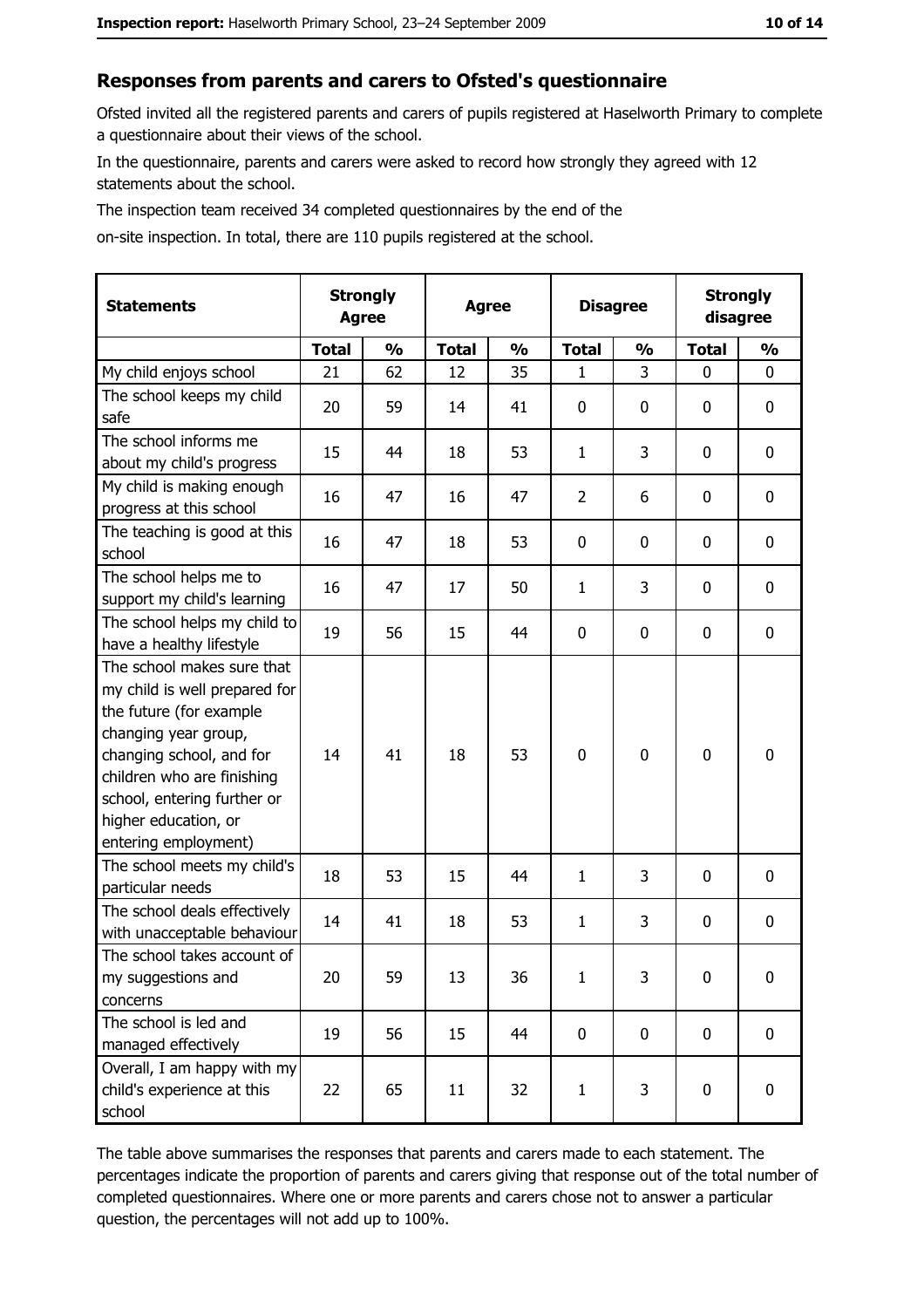## Glossary

| Grade   | <b>Judgement</b> | <b>Description</b>                                                                                                                                                                                                               |  |
|---------|------------------|----------------------------------------------------------------------------------------------------------------------------------------------------------------------------------------------------------------------------------|--|
| Grade 1 | Outstanding      | These features are highly effective. An oustanding<br>school provides exceptionally well for its pupils' needs.                                                                                                                  |  |
| Grade 2 | Good             | These are very positive features of a school. A school<br>that is good is serving its pupils well.                                                                                                                               |  |
| Grade 3 | Satisfactory     | These features are of reasonable quality. A satisfactory<br>school is providing adequately for its pupils.                                                                                                                       |  |
| Grade 4 | Inadequate       | These features are not of an acceptable standard. An<br>inadequate school needs to make significant<br>improvement in order to meet the needs of its pupils.<br>Ofsted inspectors will make further visits until it<br>improves. |  |

## What inspection judgements mean

#### Overall effectiveness of schools inspected between September 2007 and July 2008

|                       | Overall effectiveness judgement (percentage of<br>schools) |      |                     |                   |
|-----------------------|------------------------------------------------------------|------|---------------------|-------------------|
| <b>Type of school</b> | <b>Outstanding</b>                                         | Good | <b>Satisfactory</b> | <b>Inadequate</b> |
| Nursery schools       | 39                                                         | 58   | 3                   | 0                 |
| Primary schools       | 13                                                         | 50   | 33                  | 4                 |
| Secondary schools     | 17                                                         | 40   | 34                  | 9                 |
| Sixth forms           | 18                                                         | 43   | 37                  | $\overline{2}$    |
| Special schools       | 26                                                         | 54   | 18                  | $\overline{2}$    |
| Pupil referral units  | 7                                                          | 55   | 30                  | 7                 |
| All schools           | 15                                                         | 49   | 32                  | 5                 |

New school inspection arrangements were introduced on 1 September 2009. This means that inspectors now make some additional judgements that were not made previously.

The data in the table above were reported in The Annual Report of Her Majesty's Chief Inspector of Education, Children's Services and Skills 2007/08.

Percentages are rounded and do not always add exactly to 100. Secondary school figures include those that have sixth forms, and sixth form figures include only the data specifically for sixth form inspection judgements.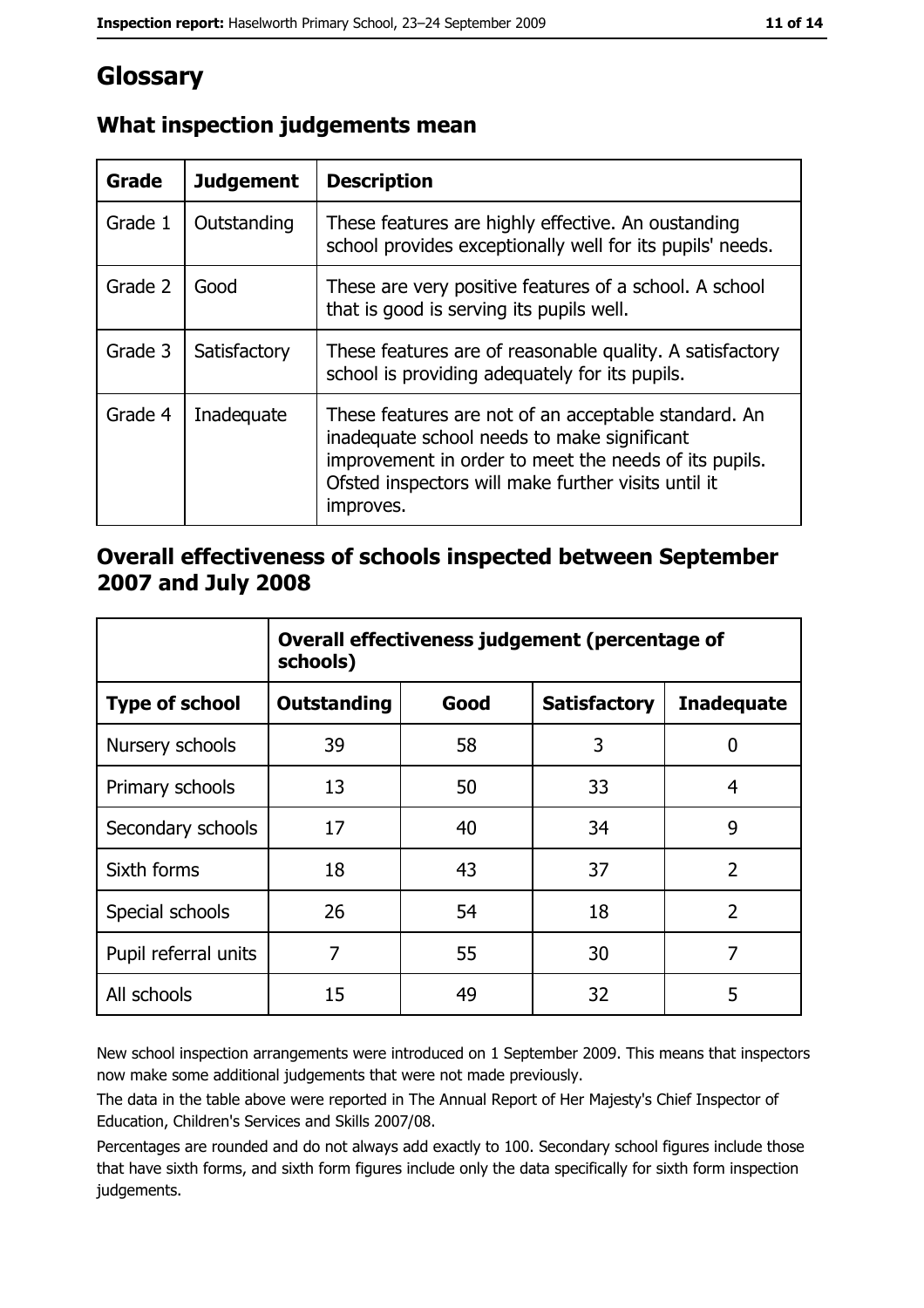## **Common terminology used by inspectors**

| Achievement:                  | the progress and success of a pupil in<br>their learning, development or training.                                                                                                                                                                                                                                |
|-------------------------------|-------------------------------------------------------------------------------------------------------------------------------------------------------------------------------------------------------------------------------------------------------------------------------------------------------------------|
| Attainment:                   | the standard of the pupils' work shown by<br>test and examination results and in<br>lessons.                                                                                                                                                                                                                      |
| Capacity to improve:          | the proven ability of the school to<br>continue improving. Inspectors base this<br>judgement on what the school has<br>accomplished so far and on the quality of<br>its systems to maintain improvement.                                                                                                          |
| Leadership and management:    | the contribution of all the staff with<br>responsibilities, not just the headteacher,<br>to identifying priorities, directing and<br>motivating staff and running the school.                                                                                                                                     |
| Learning:                     | how well pupils acquire knowledge,<br>develop their understanding, learn and<br>practise skills and are developing their<br>competence as learners.                                                                                                                                                               |
| <b>Overall effectiveness:</b> | inspectors form a judgement on a school's<br>overall effectiveness based on the findings<br>from their inspection of the school. The<br>following judgements, in particular,<br>influence what the overall effectiveness<br>judgement will be.                                                                    |
|                               | The school's capacity for sustained<br>improvement.<br>Outcomes for individuals and groups<br>of pupils.<br>The quality of teaching.<br>The extent to which the curriculum<br>meets pupil's needs, including where<br>relevant, through partnerships.<br>The effectiveness of care, guidance<br>٠<br>and support. |
| Progress:                     | the rate at which pupils are learning in<br>lessons and over longer periods of time. It<br>is often measured by comparing the<br>pupils' attainment at the end of a key<br>stage with their attainment when they<br>started.                                                                                      |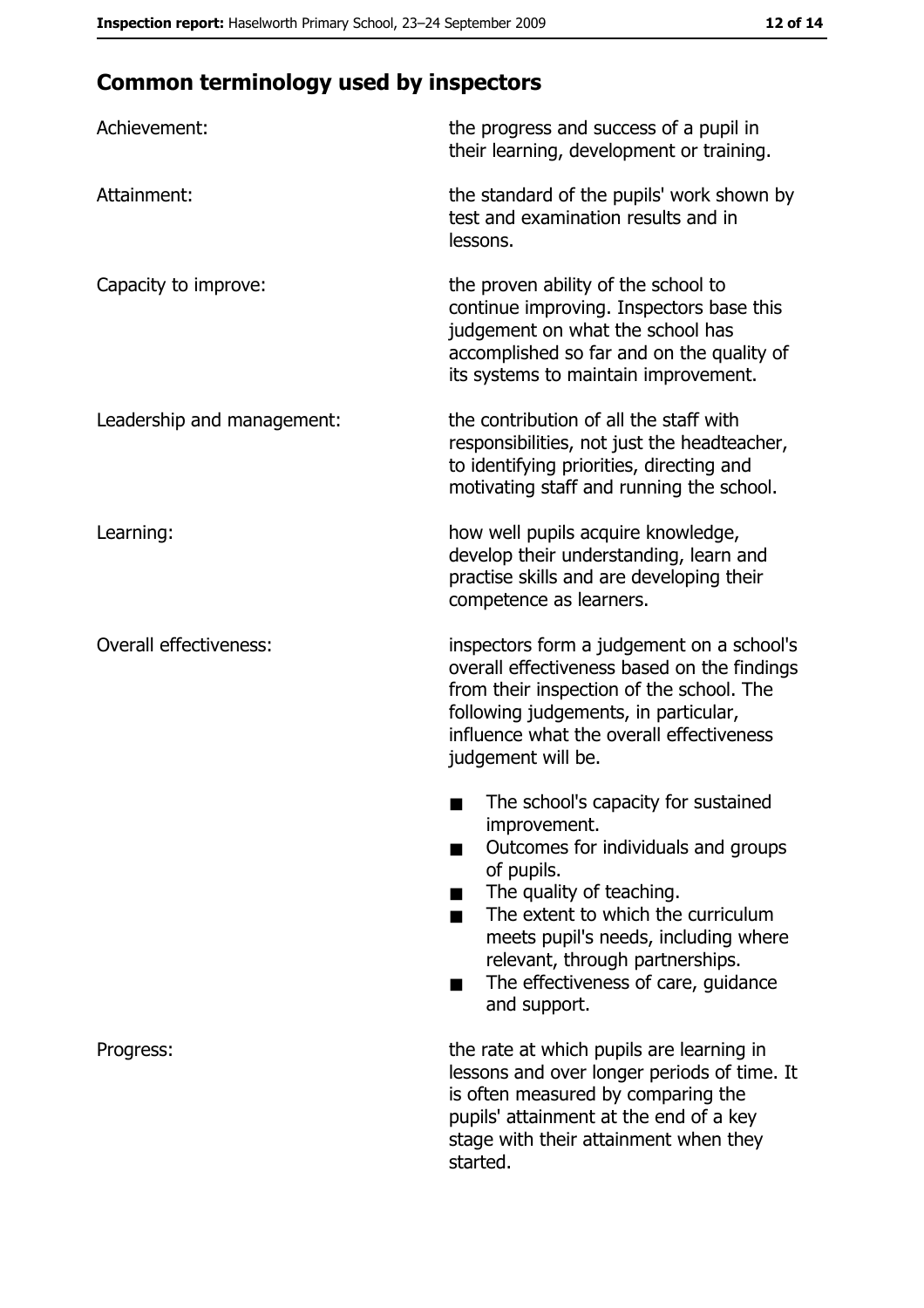This letter is provided for the school, parents and carers to share with their children. It describes Ofsted's main findings from the inspection of their school.



#### 25 September 2009

Dear Pupils

Inspection of Haselworth Primary School, Gosport PO12 1SQ

I am writing to tell you how much we enjoyed our visit to your school. Thank you for being so friendly and helping us with the inspection. I enjoyed meeting the school council members and chatting to many of you during the inspection. I was pleased to learn how much you enjoy school, especially your work as school councillors and your school trips.

We judged that your school is giving you a satisfactory education. We can see why your parents think that it is a happy, friendly school that you enjoy attending.

Here are some other things we particularly liked about your school:

- You get a good start in the Reception and make good progress.
- You enjoy school, behave well and are keen to learn.  $\blacksquare$
- Your headteacher and all the staff take good care of you and you in turn are  $\blacksquare$ thoughtful, kind and caring to each other.

Every school has something it could do better, so this is what I have asked your school to do to help you learn even more:

- Improve the way you work, so that you are clear about what you need to do to  $\blacksquare$ improve, and teachers make sure you understand your targets and use them to help you reach higher standards in your work.
- $\blacksquare$ Ensure that work is set at the right level and that you are clear about what you are expected to learn.
- Make sure that the most important things that the school needs to do to help you  $\blacksquare$ make progress are carried out by everyone.

With best wishes for your future success

Yours faithfully

Janet Sinclair

Lead inspector